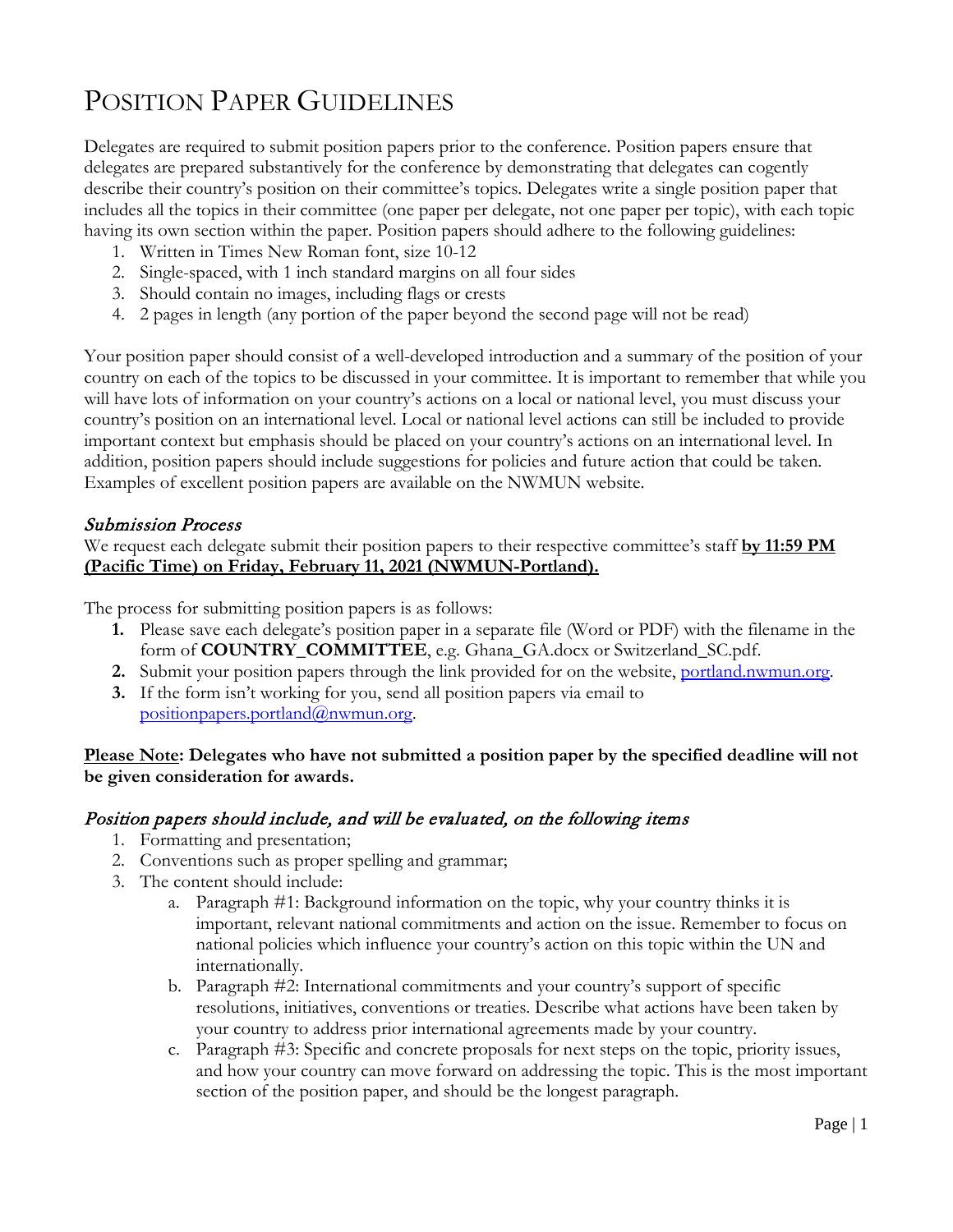Note: Citations are not necessary; position papers are a summary of the official policy of your country that you, as a delegate, are representing.

# Primary Sources for Information on your Country's Position

- 1. Speeches or statements made by your country on particular issues within the United Nations. Research tip: Go to<https://www.un.org/en/library/unms> and search for speeches made by your country, or go to your country's Mission to the UN website, which can be found here: [http://www.un.int.](http://www.un.int/)
- 2. Voting record of your country, indicating its support or lack of support for particular resolutions. Research tip: Go to<https://www.un.org/en/library/unms> and search for Voting Record of your country
- 3. Stated position on issues available online either via the country's Mission to the United Nations, Embassy, or Foreign Ministry. Research tip: Go to [http://www.un.int](http://www.un.int/) for your country's Mission to the United Nations,<https://www.usip.org/publications/2008/03/foreign-affairs-ministries-web> or use a search engine for your country's Foreign Ministry.

# Sample format and content outline for position paper

# *Delegation from [Member State] Represented by [School Name] (Bold, Italicized, Times New Roman, Size 10-12) (Bold, Italicized, Times New Roman, Size 10-12)*

## *Position Paper for [Committee Name]* **(Bold, Italicized, Times New Roman, Size 10-12)**

Introductory sentence providing an overview of the topics and, if appropriate, your delegation's relationship with the committee. (Times New Roman, Size  $10 - 12$ )

# **I. Topic One Title (Bold, Times New Roman, Size 10-12, Centered)**

Paragraph #1: Background information on the topic, why your country thinks it is important, relevant national commitments and action on the issue. Remember to focus on national policies which influence your country's action on this topic within the UN and internationally. (Times New Roman, Size  $10 - 12$ )

Paragraph #2: International commitments and your country's support of specific resolutions, initiatives, conventions or treaties. Describe what actions have been taken by your country to address prior international agreements made by your country (Times New Roman, Size  $10 - 12$ )

Paragraph #3: Specific and concrete proposals for next steps on the topic, priority issues, and how your country can move forward on addressing the topic. This is the most important section of the position paper, and should be the longest paragraph. (Times New Roman, Size  $10 - 12$ )

# **II. Topic Two Title (Bold, Times New Roman, Size 10-12, Centered)**

Same content, structure and formatting as Topic I.

# **III. Topic Three Title (Bold, Times New Roman, Size 10-12, Centered)**

Same content, structure and formatting as Topic I.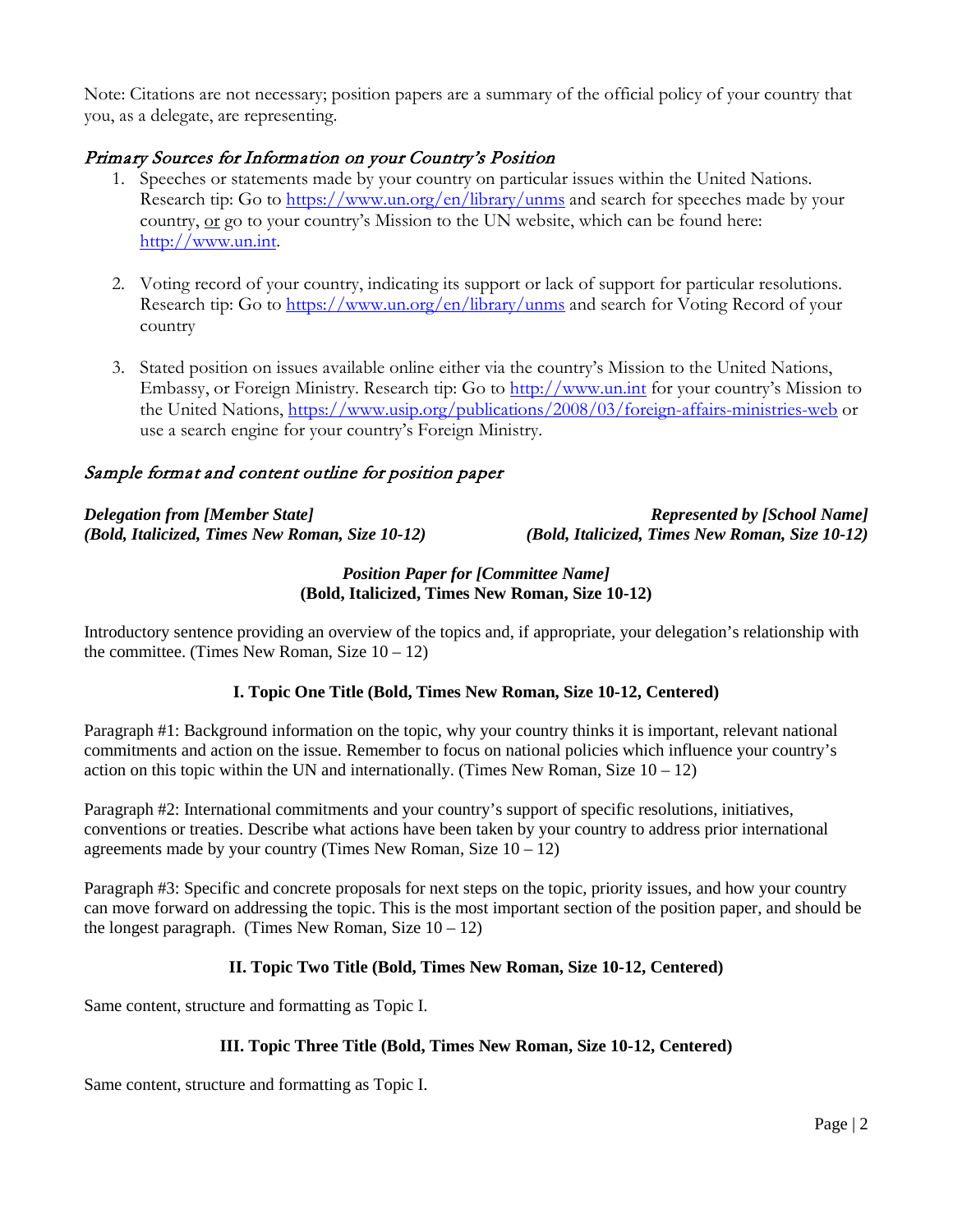# EXAMPLE POSITION PAPER

## **Delegation from Represented by Canada University of Southern Washington**

#### **Position Paper for the Economic and Social Council Plenary**

The topics before the Economic and Social Council are: 1) Promoting Economic and Social Gender Equality as a Means to Achieve Sustainable Peace, 2) Implementing International Agreements to Ensure Global Public Health, and 3) Promoting Sustainable Cities. Canada is committed to strengthening the role of ECOSOC on the issues before it, and looks forward to promoting enhanced cooperation amongst Member States in order to reach consensus and take concrete action.

## **I. Promoting Economic and Social Gender Equality as a Means to Achieve Sustainable Peace**

In conflict and post-conflict societies, economic and social rights are often given lower priority than political and civil rights. In these cases, women are not treated equally, and are often the victims of gender discrimination, which manifests itself in violations of human rights such as rape, violence and displacement. The prevalence of these crimes is exacerbated by a lack of protection for women, who often do not possess the right to own land, have no means to receive adequate health care and have no access to justice.

Canada has long been a champion of women's economic, social, and cultural rights. As an original signatory of the Universal Declaration of Human Rights, the International Covenant on Economic, Social, and Cultural Rights (CESCR), and the Convention on the Elimination of All Forms of Discrimination Against Women (CEDAW), Canada has a formal commitment to gender equality and, more specifically, supports the explicit and systematic integration of a gender perspective into all peace-building and foreign aid initiatives. Canada continues to press for specific initiatives with concrete and measurable outcomes when addressing gender inequality. The Canadian International Development Agency (CIDA) has developed its own Framework for Addressing Gender Equality Results. This framework has been an important advance in assessing the effectiveness of its initiatives and has consistently provided CIDA with useful and relevant data. Canada recognizes the advancements made in Security Council resolution 1820 (2008), 1888 (2009) and 1889 (2009) to strengthen the original principals of Security Council resolution 1325 (2000). However, Canada firmly believes that ensuring the implementation of SCR 1325 (2000) at the national level is vital. That is why Canada suggests that the CEDAW committee issue recommendations to both the Security Council and ECOSOC on positive models for National Action Plans (NAP) for incorporating SCR 1325 (2000), a set of progress and impact indicators through which its implementation can be monitored, and benchmarks designed towards strengthening the principals of SCR 1325 (2000).

Canada recommends that the Commission on the Status of Women (CSW), along with the ECOSOC Committee on Non-Governmental Organizations (NGOs) reach out to local NGOs and civil society organizations (CSOs) to coordinate the monitoring of, and reporting on, the progress of these NAPs. CSW will then report its findings to ECOSOC, the Security Council, and the Secretary General. Canada urges for the adoption of benchmarks requiring 30% of UN-mandated peacekeeping forces and negotiating delegations be women. Canada also believes that while peacekeeping troops are vital to facilitating the cessation of hostilities, a separate unit with a specialized mandate is necessary to deal with the psychological and health issues of women that continue in post-conflict situations long after the violence is over. The specialized mandate will also lay the groundwork for legal procedures that may need to be taken to ensure just peace. Canada calls for the creation of this specially trained unit to be deployed in post-conflict situations, with a specific mandate to address sexual and gender based violence, help to eliminate impunity, and offer same-sex interviewers for rehabilitation purposes. The newly created unit will facilitate reconciliation and violence prevention.